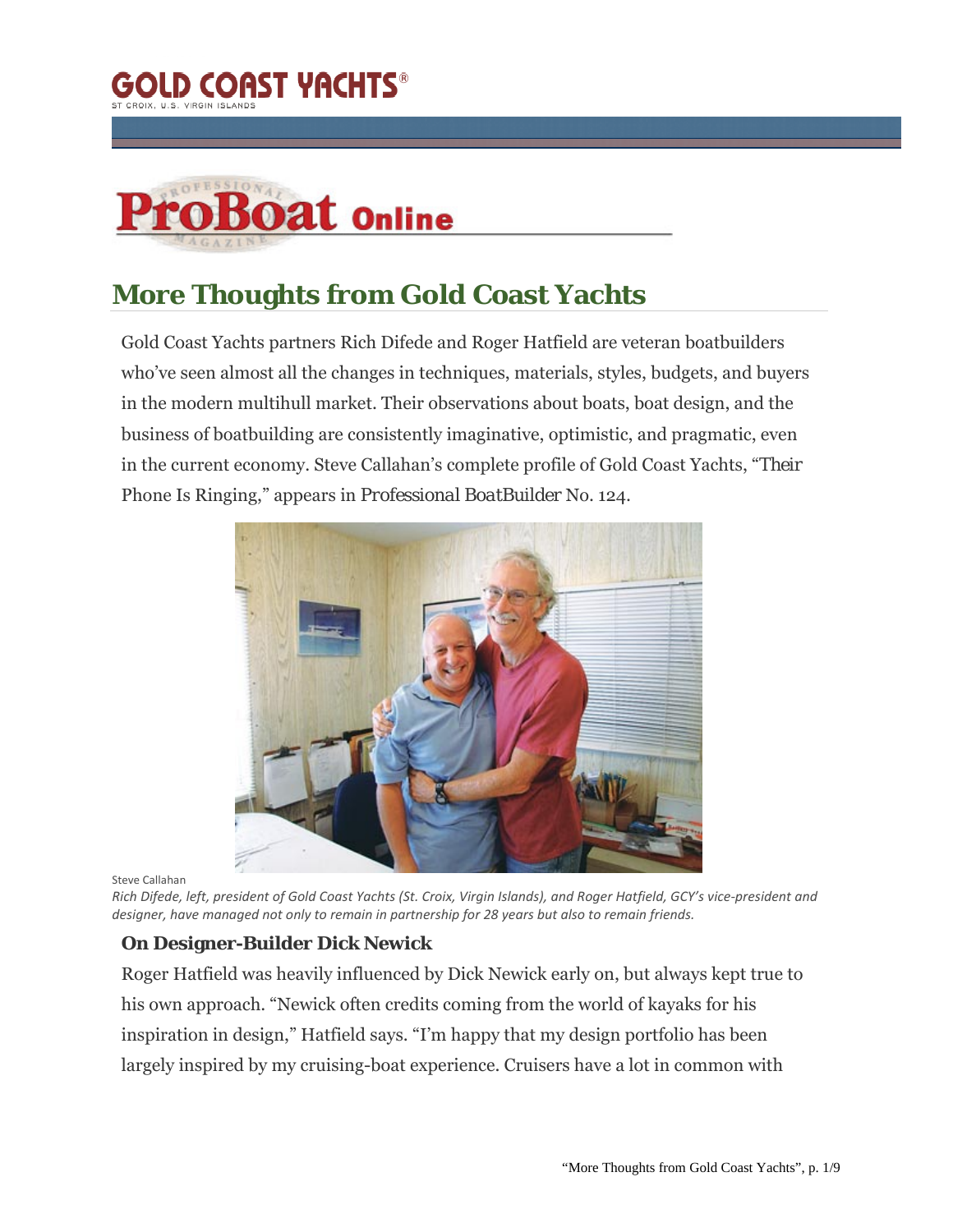# **GOLD COAST YACHTS®**

workboats in terms of needing durability and payload. So many people out there try only to bring raceboat experience into workboat mode. The result really suffers if it's not set up for any of the stresses or loads."

Hatfield also acknowledges much of Newick's wisdom, such as urging designers to spend "a third of the time in the shop, a third of the time sailing, a third of the time designing." "That's just right," says Hatfield, "especially for somebody starting out." Hatfield also cites mentor Peter Spronk, who taught him a great deal about wood/epoxy construction options, and a sense of practicality similar to Newick's. Hatfield: "I once asked Peter, 'How accurate do the lines have to be?' He looks at me and says, 'That's a pencil width. You can't draw any more accurate than that.'

"It was a good answer."



Courtesy Gold Coast Yachts *A not‐so‐common Gold Coast trimaran,* Virgin Fire*.*

#### **On Trimarans**

Says Hatfield, "I came into this business as a trimaran person. Because I'd been a monohull sailor, a tri had, in effect, training wheels, and was an easier boat to step and think about. It's funny: The public seems to accept a cat more easily because of its symmetry, but the tri is probably the more sophisticated boat. I, on the other hand, was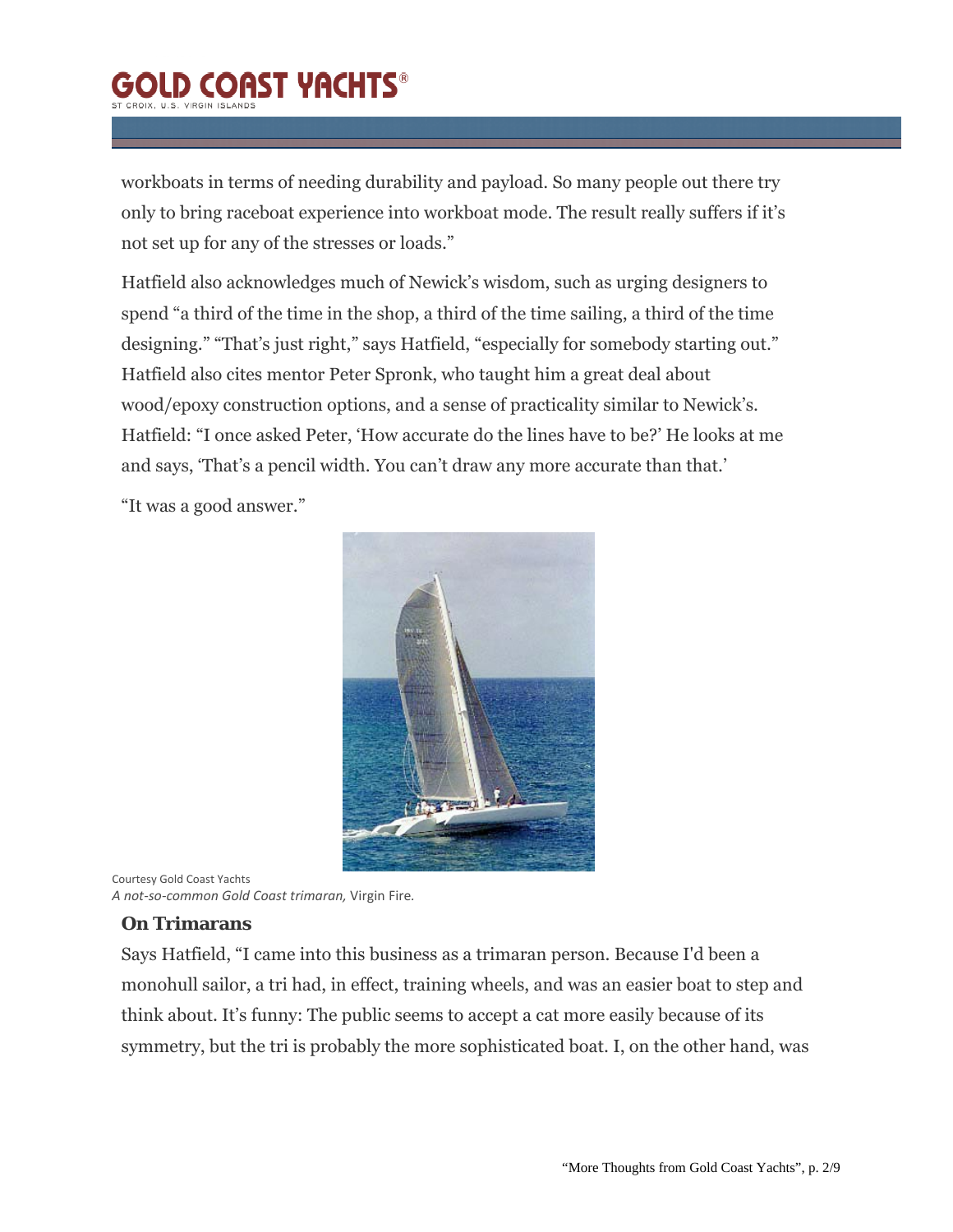## **D COAST VACHTS®** CROIX II S. VIRGIN ISLANI

slower accepting the cat because windward ability always was, and still is for most sailors, the single most important quality. If you can't glide and climb in a paraglider, if you can't get to windward in a sailboat, you've got nothing."



Courtesy Gold Coast Yachts Makani*, a 64'/19.5m catamaran built for the charter trade in Hawaii.*

#### **On Catamarans**

Gold Coast catamarans feature very practical shapes for both construction and sailing efficiency. Relatively high freeboards and cabins keep wing decks well above waves. "You can't hide the fact that you need a high wing on a catamaran. It may make a small boat look like a box, but that's just the way it has to be," Hatfield says, after years of repairing wings on low-slung cats like Spronks.

## **On Multihull Lines**

Early on, Hatfield recognized that speed and energy efficiency of hulls were highly dependent on hull length-to-beam ratios. For his early trimarans, he employed ratios of 9:1 or greater. But, especially for catamarans, "I don't like to go below 12:1," he says. His faster sailboats employ 14:1 or more, as do his wave piercers.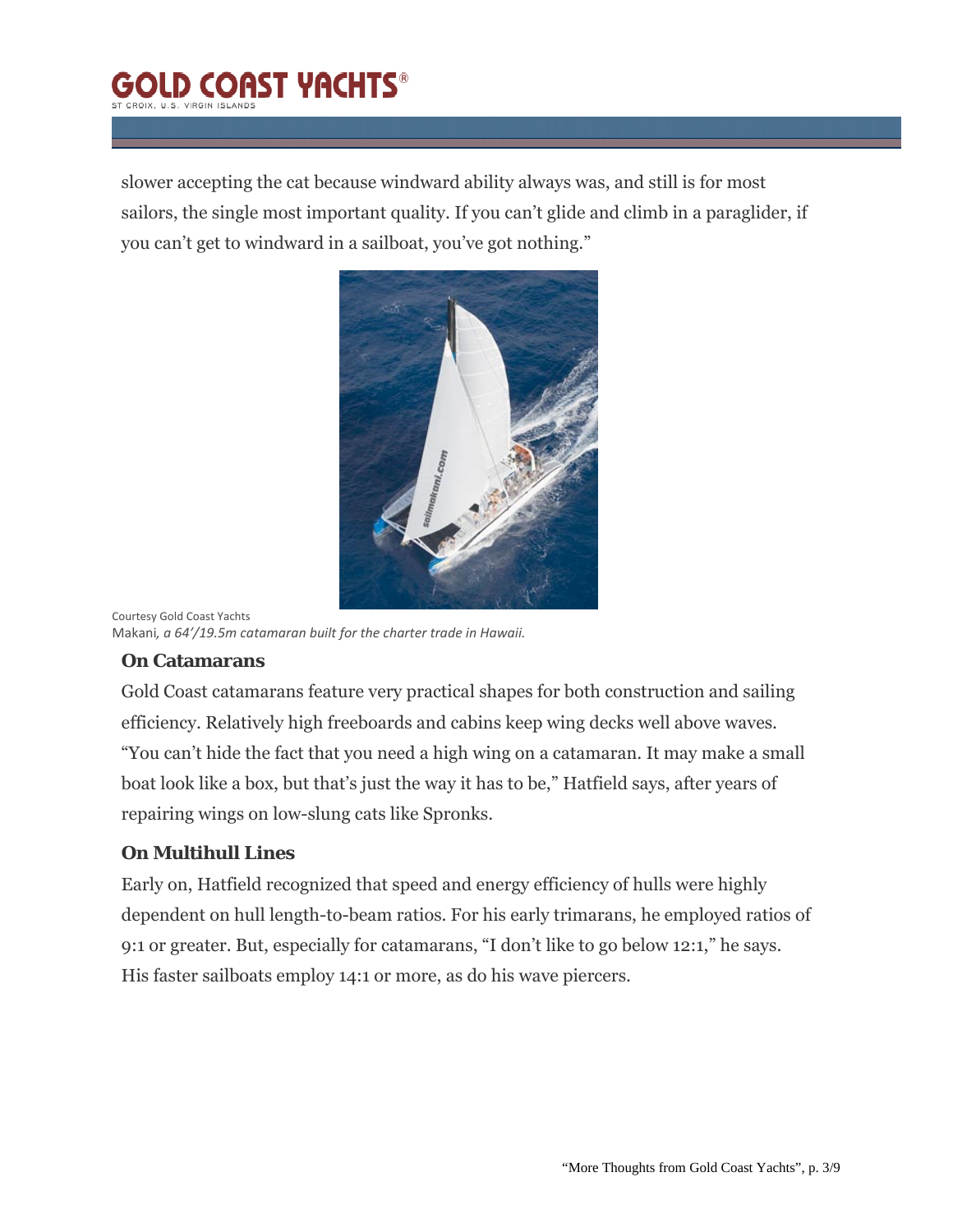# **D COAST YACHTS®**



Cruising yacht Shearwater shows how little disturbance a fine-displacement cat's hull can leave in its wake.

#### **On Stern Details**

Courtesy Gold Coast Yachts

"My father used to say that it's easier to push water than to pull it. If you're sailing in a pram, it's always faster to go forward and have the stern out than to be sitting aft and have the bow out," says Hatfield. "When you're driving a displacement catamaran, which is what all of our boats are, you need to clean up the stern to leave the wake as clean as you can. The two combinations with which I've been involved for displacement cats require pulling the stern back to not quite a point, but very close. Whether you do it horizontally or vertically doesn't matter."

Typically, stern sections for a sailboat are flattened horizontally and are transomended, so as to provide a smooth exit; or, flattened vertically, in a double-ended canoe stern. At Gold Coast, the sections have been flattened horizontally. For heavier motorsailers, however, with their larger props, the aft sections often are hollowed in profile—a feature seen in the extreme on tugboats. Gold Coast has also developed, in conjunction with charterboat entrepreneur Sonny Eymann, a "canoe stern" option for heavy boats, especially powercraft, whereby the underwater sections come to a point in a vertical orientation, while the transom above may remain quite flat.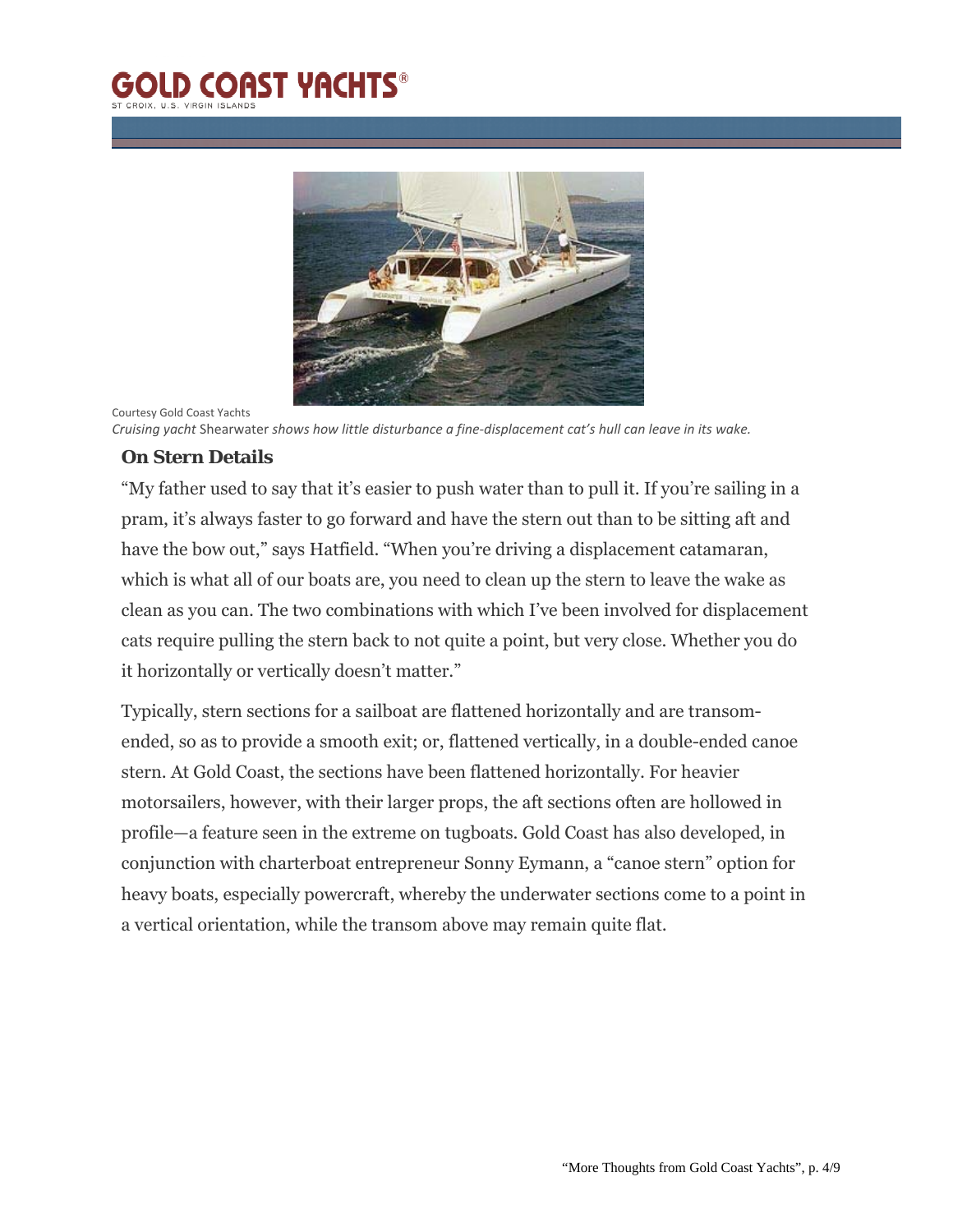# **D COAST YACHTS®**



Courtesy Gold Coast Yachts *A Gold Coast Yachts wave‐piercing passenger carrier.*

### **On Powerboats**

Gold Coast aims for high efficiency at moderately high speeds. Hatfield: "Displacement cats don't like to go above 27 or 28 knots. Rudders don't like to do it; propellers can, but they don't like it, either. You're not going to be reading the surface if you go faster than that. The wave piercers slice through it because they have a hard time reading the surface, but you have to slow down and contour it if it's really, really rough. We're building boats that operate from 12 to 23 knots, or about twice as fast as a displacement boat. That's a typical operating range that benefits from a higher prismatic, a long straight hull, and a round bottom."

Here are examples of fuel consumption for three Gold Coast boats:

• A 50-footer (15.24m): 5 gal per hour running at 20 knots; 200 gal at 15 knots for 1,500 miles.

• Suncat 65 (19.8m), not a wave piercer: 28 gph running at 27 knots; 16 gph at 23 knots; 8 gph at 16 knots.

• A 47' (14.3m) wave piercer with two 227-hp outboards: 5 gph running 15 knots carrying 30 passengers.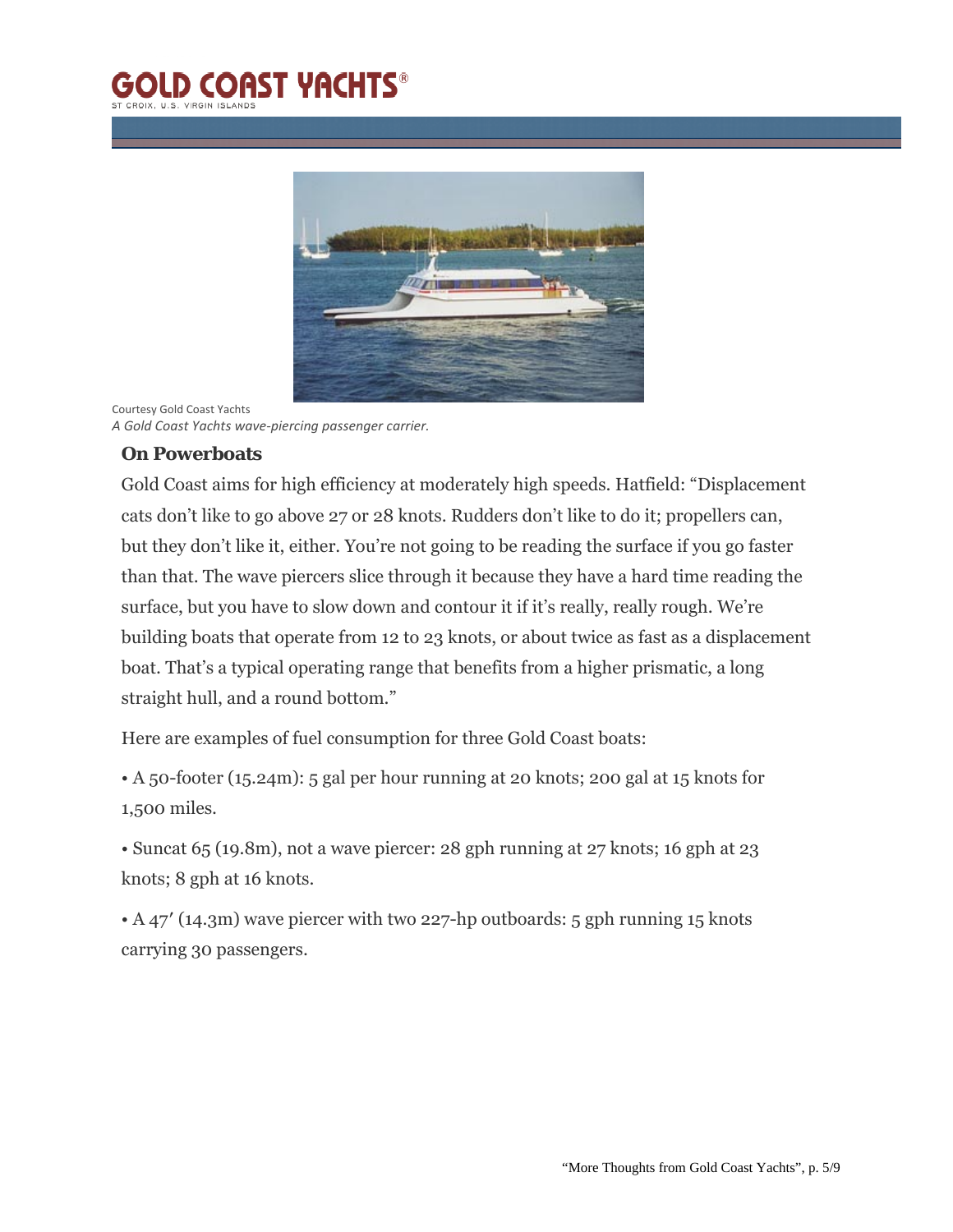## **D COAST YACHTS® IX II & VIDGIN ISLAN**



Courtesy Gold Coast Yachts *A smaller version of the same patented efficient powercat design above.*

### **On the True Costs of Energy**

Hatfield notes that many current kudos to "green technology" often miss the point. For example, if you burn diesel to generate electricity, it's not all that green. He points to a wave piercer and says, "This is a bright green boat. Yes, the wave piercers have engines, but if I'm driving along the highway and burning 18 miles per gallon in my SUV, and I get one that burns 26 or 40 miles per gallon, isn't that a greener SUV? Isn't there some credit due? Our powercats are that much more fuel-efficient than most of the product out there." He adds, "It is the total energy cost to manufacture a boat over its life span that is hidden, and that really needs to be computed—whether it's the pultruded glass item that we buy, or a plastic vacuum bag made for infusion. What is the calorie or Btu count total? What does it really cost to build a foam boat? And when it's done, then…over its life span? What are the savings in operating fuel, which can be huge?"



Courtesy Gold Coast Yachts

*Party Cat* is not the most fuel‐efficient cat from Gold Coast, but sports a dance floor with disco ball.

#### **On Party Cats**

A party cat may have the aesthetics of a floating Humvee, but it illustrates Gold Coast's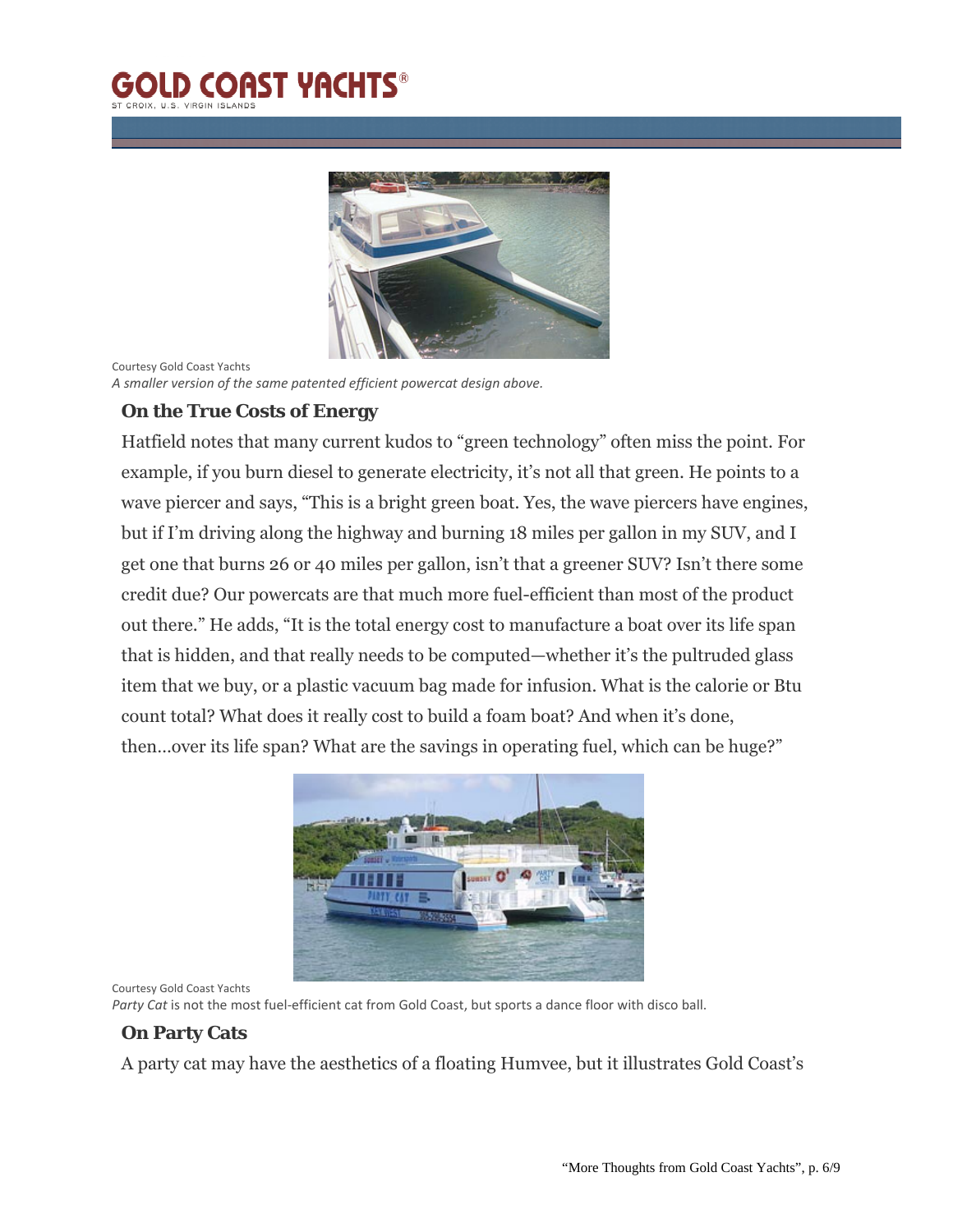# **D COAST VACHTS®**

focus on customer needs rather than its own vision. The true party-cat features a dance floor complete with mirrored disco ball. Hatfield is proud of the engineering of the connective structure and cabin, which must support passenger load—even on the upper deck.

### **On Wood, or Composites**

Gold Coast has long employed all kinds of materials, but the company generally began with wood/epoxy construction, and now builds almost entirely with synthetic composites. The principles remain the same, but sometimes require different approaches. Hatfield notes that with wood construction, you always make a piece a little big until you can fit it, because it's really hard to add wood once cut too small. But with foam/glass construction, you want the piece to be exactly the right size or a little smaller, because it's easy to stuff a piece of foam behind it, fillet it, and tape it into place.

### **On Practicality**

Gold Coast routinely employs design concepts from raceboats but hones them to be practical. Rich Difede notes how he and Hatfield might choose a solid 4" (101.6mm) advanced-composite rudderstock with tapered collar and autoclaved rudder for \$6,000. But, they still prefer to build their own from a schedule-80 stainless steel tube with a simple molded form over it for \$600—which, Difede is quick to point out, "steers the boat just fine."



Steve Callahan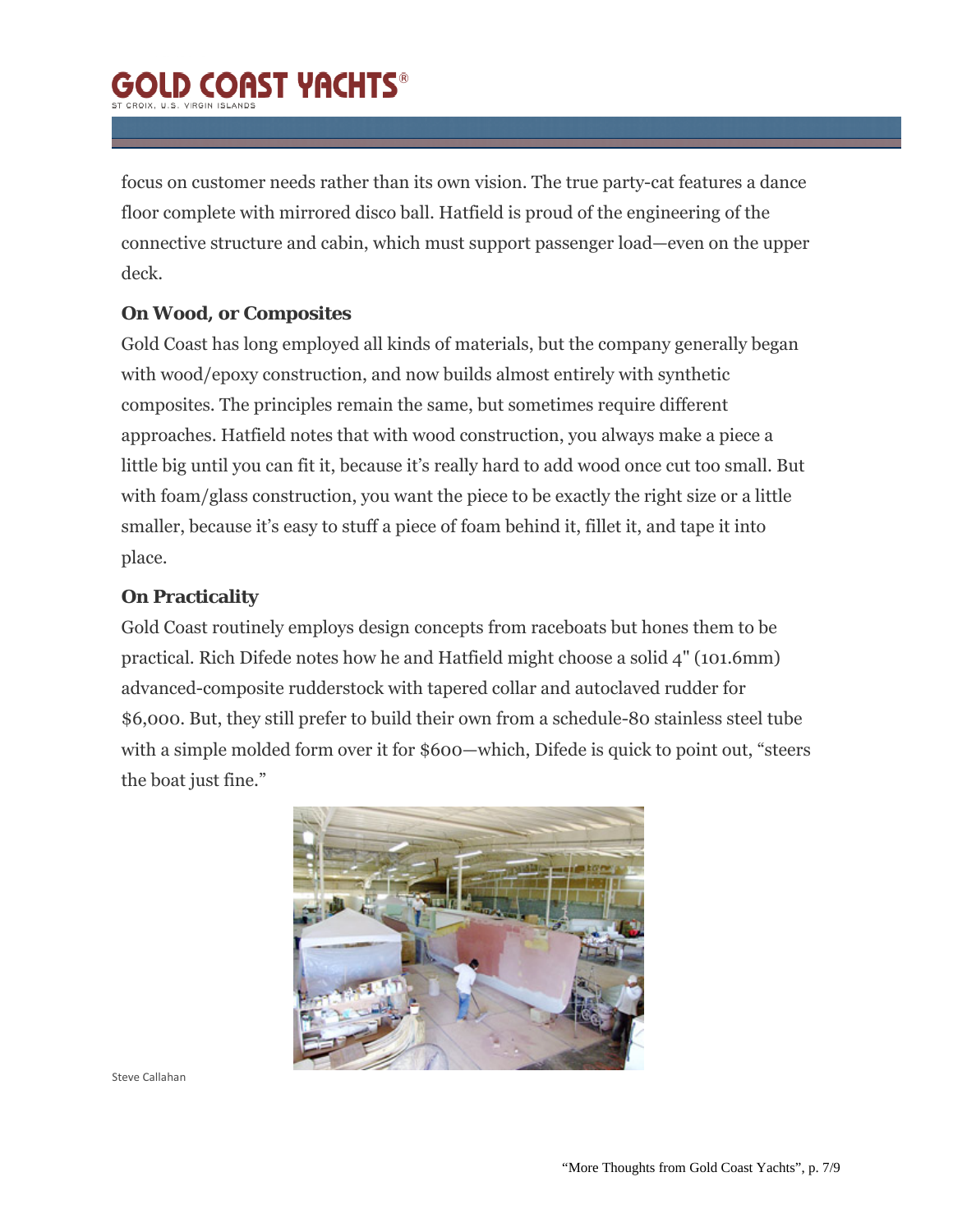# **D COAST VACHTS®**

Gold Coast's modern molding shop was a major investment and facility improvement precipitated by Hurricane Hugo's *destruction of the original shop in 1989.*

#### **On Staying Competitive**

Difede warns, "Some projects get kind of lost in thinking that goes: 'Man, this is going to be the *best* boat! Everybody is going to want one, so I'm going to spend a zillion dollars on a zinger steering system, rather than simple cables.' Well, we've been successful because we've kept things consistent and pragmatic." He and Hatfield have gone from building boats at contract prices, to time-and-materials, but they continue to seek ways to balance their own risks with those of clients. Difede points out that in the past two years, the cost of many supplies increased by 27%; whereas in six months during this recession, some basic laminating materials fell from \$4.87 a pound to \$4.09. An interim strategy he's considering is to quote labor while having clients absorb the risk of fluctuating materials costs.

### **On Technical Training**

After decades of having to train its own workers at Gold Coast, Difede has become active with local government in St. Croix and, nationally, in coordinating efforts to train workers for the marine trades through the Marine Industry Technical Education Council, or MITEC—particularly with council members in Florida, Rhode Island, and Maine. "I don't want to invent the whole thing," he says. "Who's got what parts? Let's put it together and use it." Suitless and with ponytail, Difede can still get quick responses from the Islands' governor, something more difficult to achieve on the mainland. "He appreciates what I contribute, and I don't need to be anything other than who I am," Difede says. "I'm not doing this for ego. If it doesn't make sense for Gold Coast and the community, then I'd rather stay home and play guitar; but, it's another resource for us to deploy for our own training purposes. As you get older, you want to give back in some way. Roger was a Scout leader for some years. Giving back is the feel-good that I get. You have your family. You have your significant other. But even at work, you're in a community that at least communicates with each other. That's huge."